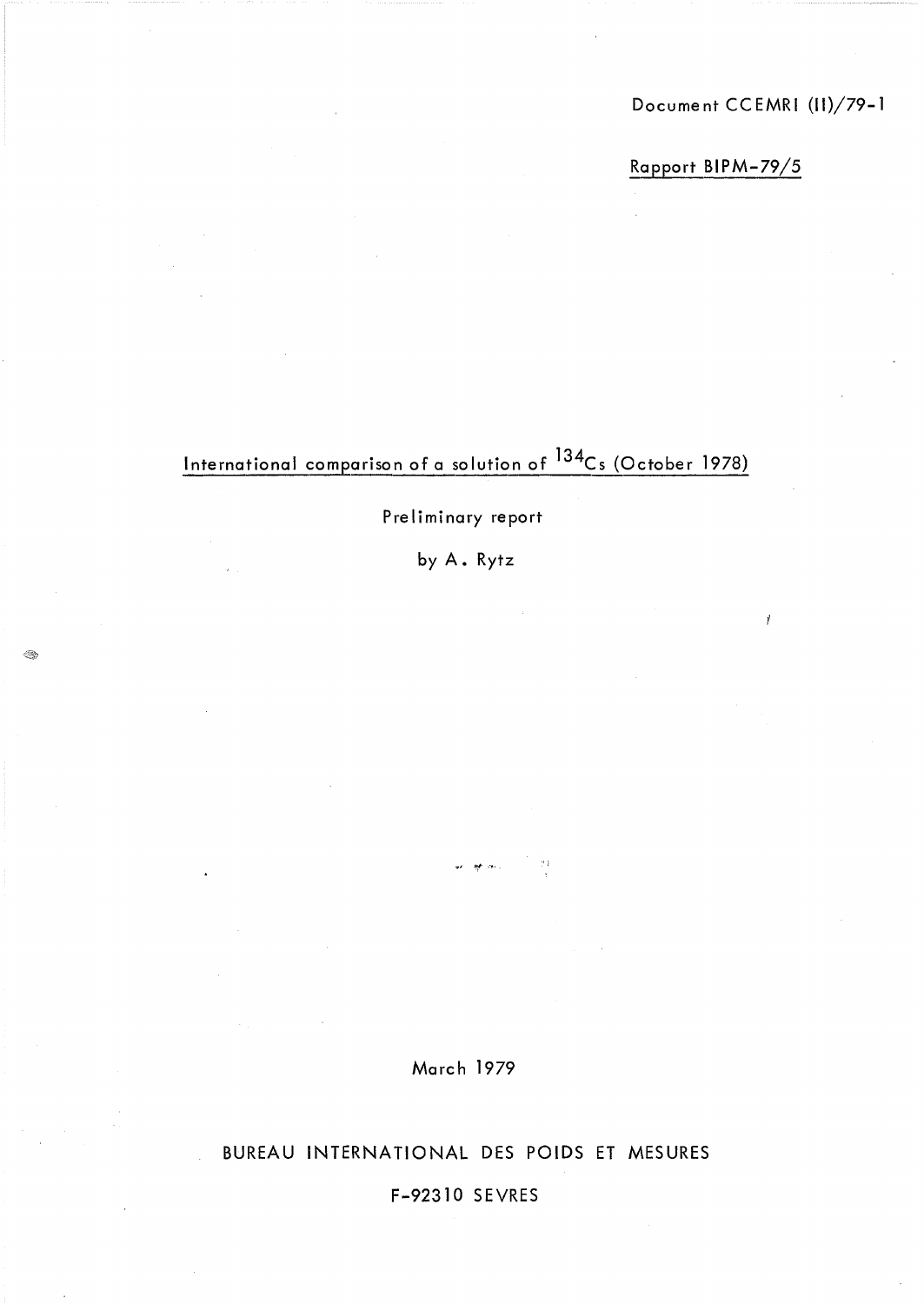List of the laboratories having submitted their results by 1979-02-28

 $\overline{\phantom{a}}$ 

◈

| 1. AAEC    | Australian Atomic Energy Commission, Lucas Heights, Australia                               |
|------------|---------------------------------------------------------------------------------------------|
| 2. AECL    | Atomic Energy of Canada Limited, Chalk River, Canada                                        |
| 3. AIEA    | Agence Internationale de l'Energie Atomique, Vienna, Austria                                |
| 4. ASMW    | Amt für Standardisierung, Messwesen und Warenprüfung, Berlin,<br>German Democratic Republic |
| 5. BCMN    | Bureau Central de Mesures Nucléaires d'Euratom, Geel, Belgium                               |
| 6. BIPM    | Bureau International des Poids et Mesures, Sèvres, France                                   |
| 7. ETL     | Electrotechnical Laboratory, Tokyo, Japan                                                   |
| 8. IBJ     | Instytut Badán Jadrowych, Świerk, Poland                                                    |
| 9. IEA     | Instituto de Energia Atômica, Pinheiros-São Paulo, Brazil                                   |
| 10. IMM    | Institut de Métrologie D.1. Mendéléev, Leningrad, USSR                                      |
| 11. IRK    | Institut für Radiumforschung und Kernphysik, Vienna, Austria                                |
| $12.$ LMRI | Laboratoire de Métrologie des Rayonnements lonisants, Saclay, France                        |
| 13. NAC    | National Accelerator Centre, Pretoria, South Africa                                         |
| 14. NBS    | National Bureau of Standards, Washington, D.C., USA                                         |
| $15.$ NIM  | National Institute of Metrology, Peking, People's Republic of China                         |
| 16. NPL    | National Physical Laboratory, Teddington, United Kingdom                                    |
| 17. NRC    | National Research Council of Canada, Ottawa, Canada                                         |
| 18. OMH    | Országos Mérésügyi Hivátal, Budapest, Hungary                                               |
| 19. PTB    | Physikalisch-Technische Bundesanstalt, Braunschweig, Federal<br>Republic of Germany         |
| 20. SCK    | Studiecentrum voor Kernenergie, Mol, Belgium                                                |
|            | 21. UVVVR Ústav pro výzkum, výrobu a využití radioisotopů, Prague, ČSSR                     |

 $\hat{\lambda}$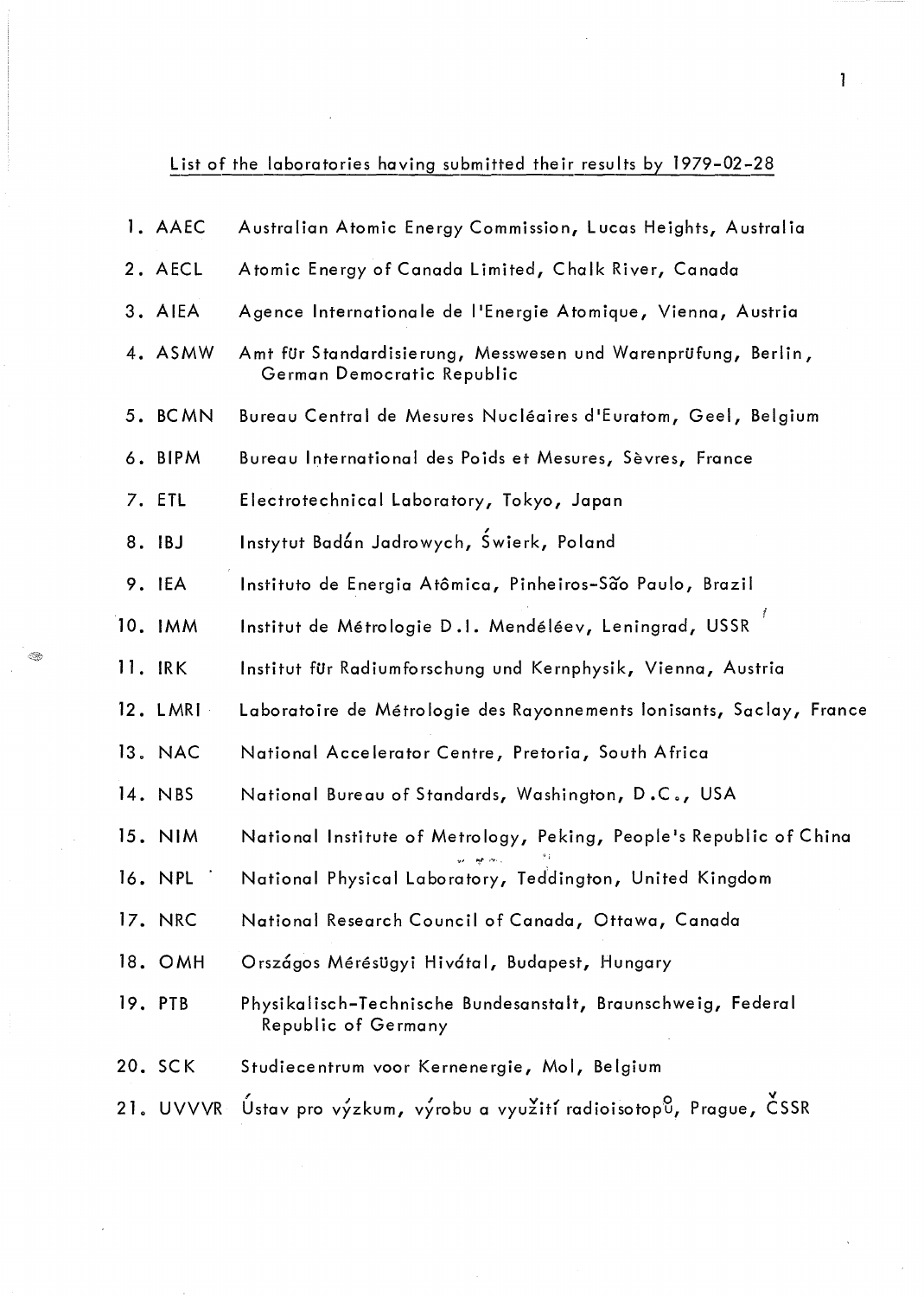$\bigcircledast$ 

| $L$ abo-<br>ratory         | Method<br>used                                                       | Range<br>$\circ$ f    | Sources<br>Total<br>backing    | Gas                          | Pressure   | 417 Proportional counter<br>Discr.<br>level | Number         | Gamma-ray counter<br>Nal(TI) crystals<br>Diam. | Height   | $\tau_{\beta}^*$ |            | Dead times<br>$(\mu s)$<br>$\tau_{\gamma}^*$ |            | time<br>$\tau_r^*$          | Resolving  |
|----------------------------|----------------------------------------------------------------------|-----------------------|--------------------------------|------------------------------|------------|---------------------------------------------|----------------|------------------------------------------------|----------|------------------|------------|----------------------------------------------|------------|-----------------------------|------------|
|                            |                                                                      | $mass$ **<br>(mg)     | $\frac{mass}{(\mu g/cm^2)}$    |                              | (kPa)      | $\lambda$ (keV)                             |                | (mm)                                           | (mm)     |                  |            |                                              |            | $(\mu s)$                   |            |
| AAEC                       | $4\pi\beta$ (PC)- $\gamma$ 20-60 d                                   |                       | $25 - 1060$                    | $CH_{4}$                     | atm        | 0.3                                         | $\mathbf{1}$   | 75                                             | 75       | 9.10             | (3)        | 20.0                                         | (2)        | 1,202                       | (5)        |
| AECL                       | $4\pi\beta$ (PC)- $\gamma$ 14-53                                     |                       | 28                             | CH <sub>4</sub>              | atm        | $\approx 0.1$                               | $\overline{2}$ | 76                                             | 76       | 2.199            | (5)        | 2.212                                        | (5)        | 0.6212                      | (6)        |
| <b>AIEA</b>                | $4\pi\beta$ (PC)- $\gamma$ 10-21                                     |                       | 38                             | CH <sub>4</sub>              | atm        | 0.18                                        |                | 76                                             | 76       | 4.16             |            | (1) 3.95                                     | (1)        | 0.991                       | (4)        |
| <b>ASMW</b><br><b>BARC</b> | $4\pi\beta$ (PC)- $\gamma$                                           | $9 - 88 d$            | 35                             | $C_3H_8$                     | atm        | 1,110.8<br>$III$ 0.2                        | L              | 102                                            | 76       |                  |            |                                              |            | 4.001 (18) 4.000 (18) 1.036 | (3)        |
| <b>BCMN</b>                | $4\pi\beta$ (PC)- $\gamma$                                           | $9 - 15$<br>$14 - 15$ | <b>VYNS</b><br>50<br>Carbon 19 | CH <sub>4</sub><br>缘。        | atm        | Ĩ                                           | $\overline{2}$ | 76                                             | 76       | 4.05             | (4)        | 4.00                                         | (4)        | 1.00                        | (2)        |
| <b>BIPM</b>                | $4\pi\beta$ (PC)- $\gamma$                                           | $8 - 51$              | 130                            | CH <sub>4</sub>              | atm        | 0.06                                        | $\mathbf{1}$   | 76                                             | 76       | 4.20             | (1)        | 4.20                                         | (1)        | 1.07                        | (1)        |
| ETL                        | $4\pi \beta$ (PC)- $\gamma$                                          | $7 - 16$              | 30                             | CH <sub>4</sub>              | atm        | 0.2                                         | $\mathbf{2}$   | 76                                             | 76       | 4.35             |            | (5) 2.11                                     |            | $(5)$ 0.688 7 (28)          |            |
| IBJ                        | $4\pi \beta(LS) - \gamma$                                            | $5 - 10$              |                                |                              |            |                                             |                | 45                                             | 50       | 7.90<br>8.40     | (5)        | 8,20                                         |            | $(10)$ 0.35                 | (1)        |
|                            | $4\pi\beta$ (PC)- $\gamma$                                           | $5 - 10$              | 80                             | CH <sub>4</sub>              | atm        | 0.4                                         | $\overline{2}$ | 45                                             | 50       | 7.40             | (10)       | 7.60                                         | (10)       | 0.725                       | (10)       |
| <b>IEA</b>                 | $4\overline{11}\beta$ (PC)- $\gamma$ 30-55 d                         |                       | 30                             | Ar/CH <sub>4</sub>           | atm        | 0.7                                         | $\overline{2}$ | 76                                             | 76       | 3.02<br>3.05     | (2)<br>(2) | 3.01<br>3.03                                 | (2)<br>(4) | 0.967<br>0.97               | (7)<br>(1) |
| <b>IER</b>                 |                                                                      |                       |                                |                              |            |                                             |                |                                                |          |                  |            |                                              |            |                             |            |
| <b>IMM</b>                 | $4\pi\beta$ (PC)- $\gamma$ 10-25<br>$4\pi \beta (PC) - \gamma$ 11-12 |                       | 40<br>40                       | $Ar/CH_4$<br>CH <sub>4</sub> | atm<br>atm | 0, 1<br>0.2                                 |                | 40<br>40                                       | 40<br>40 | 3.2<br>6.0       | (1)<br>(1) | 3.2<br>6.0                                   | (1)<br>(1) | 2.12<br>0.99                | (4)<br>(2) |

\* The uncertainty in units of the last digit is given in parentheses

\*\* d indicates that the original solution was diluted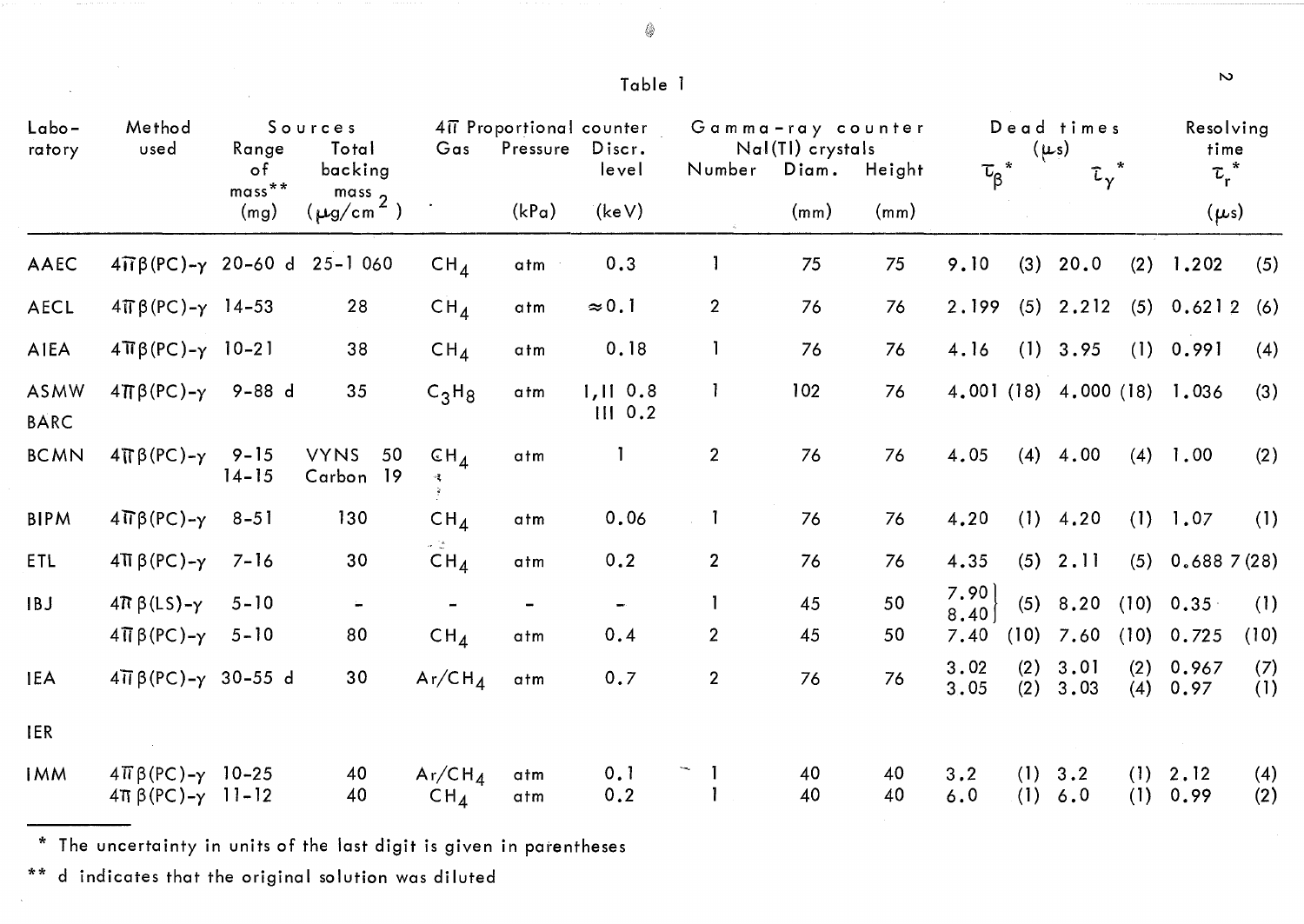| Labo-<br>ratory | Method<br>used                         | Range                          | Sources<br>Total                       | Gas             | 4TT Proportional counter<br>Pressure | Discr.         |                                                                                                                                                   | Gamma-ray counter<br>Nal(TI) crystals |                   |                           | Dead times<br>$(\mu s)$ | Resolving<br>time              |
|-----------------|----------------------------------------|--------------------------------|----------------------------------------|-----------------|--------------------------------------|----------------|---------------------------------------------------------------------------------------------------------------------------------------------------|---------------------------------------|-------------------|---------------------------|-------------------------|--------------------------------|
|                 |                                        | $\circ$ f<br>$mass***$<br>(mg) | backing<br>$\frac{mass}{(\mu g/cm^2)}$ |                 | (kPa)                                | level<br>(keV) |                                                                                                                                                   | Number Diam. Height<br>(mm)           | (mm)              | $\tau_{\beta}$ *          | $\tau_{\gamma}^*$       | $\tau_r^*$<br>$(\mu s)$        |
| <b>IPA</b>      |                                        |                                |                                        |                 |                                      |                |                                                                                                                                                   |                                       |                   |                           |                         |                                |
| <b>IRK</b>      | $4\pi$ (Nal) $\gamma$                  | $7 - 26$ d                     |                                        |                 |                                      |                | I well                                                                                                                                            | 127                                   | 127               |                           | 8.0<br>(2)              |                                |
| LMRI            | $4\pi\beta$ (PC)- $\gamma$ 15-120      |                                | 45                                     | CH <sub>4</sub> | atm                                  | 0.1            | 1 Ge(Li)                                                                                                                                          | True<br>coaxial                       | $10 \text{ cm}^3$ | $\ge 6$ ***               | $\ge 6$ ***             | 1.13<br>(1)                    |
|                 | $4\pi \beta (LS) - \gamma$ 2.3-2.5 g d |                                |                                        |                 |                                      |                |                                                                                                                                                   |                                       |                   | 4.997(25)                 | 4.991(25)               | 1,020<br>(2)                   |
|                 | $4\pi(Nal)-\gamma$                     | $\mathsf{d}$                   |                                        |                 |                                      |                | I well                                                                                                                                            | 125                                   | 100               |                           |                         |                                |
| <b>NAC</b>      | $4 \pi \beta (LS) - \gamma$ 22-27      |                                |                                        | (LS)            |                                      |                | $\cdot$ 1                                                                                                                                         | 76                                    | 76                | 1.061(3)<br>to $1.141(6)$ | 1.35<br>(3)             | 0.514<br>0.506<br>(1)<br>0.503 |
| <b>NBS</b>      | $4\pi\beta(PPC)-\gamma$ 14-49 d<br>AC. |                                | 25                                     | $Ar/CH_4$       | 1.43                                 | $2 - 100$      | $\overline{2}$                                                                                                                                    | 76                                    | 76                | (2)<br>20.1               | 20.1<br>(2)             | (5)<br>1.00                    |
| <b>NIM</b>      | $4\pi\beta$ (PC)- $\gamma$ 25-60 d     |                                | 10                                     | CH <sub>4</sub> | atm                                  | 0.45           | $2^{\circ}$                                                                                                                                       | 50                                    | 50                | 5.8                       | (2) 2.0                 | (1) $\frac{1.24}{1.40}$<br>(4) |
|                 | $4\pi\beta(LS)$                        | $25 - 45 d$                    |                                        | ÷               |                                      | $\blacksquare$ | $\hskip1.6pt\hskip1.6pt\hskip1.6pt\hskip1.6pt\hskip1.6pt\hskip1.6pt\hskip1.6pt\hskip1.6pt\hskip1.6pt\hskip1.6pt\hskip1.6pt\hskip1.6pt\hskip1.6pt$ |                                       |                   | 28.2<br>(4)               |                         |                                |
|                 | $4\pi \beta (PC) - \gamma$ 11-41 d     |                                | 20                                     | CH <sub>4</sub> | atm                                  |                | $\overline{2}$                                                                                                                                    | 75                                    | 75                | 5.10<br>(51)              | 1.40(24)1.064           | (16)                           |
| <b>NPL</b>      | $4 \pi \beta (PC) - \gamma 27 - 32$    |                                | 60                                     | $Ar/CH_4$       | atm                                  | 0.2            |                                                                                                                                                   | 75                                    | 75                | $1.507(10)$ 2.5           |                         | $\binom{-1}{+4}$ 0.547 (10)    |

\* The uncertainty in units of the last digit is given in parentheses

\*\* d indicates that the original solution was diluted

\*\*\* Different values used;  $\tau_{\beta}^{}$  =  $\tau_{\gamma}^{}$ 

w

#### @

#### Table 1 (cont'd)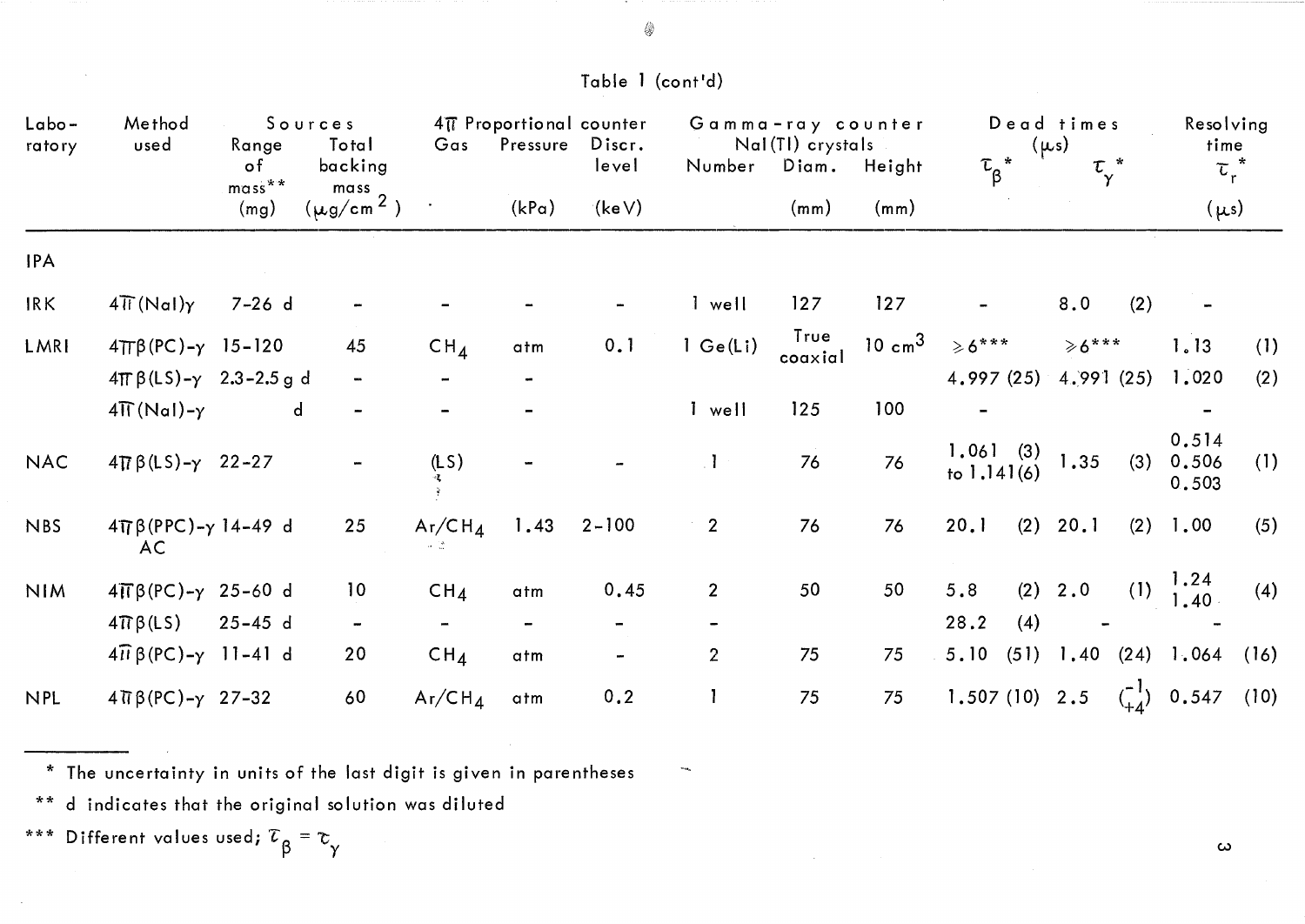| Labo-<br>ratory | Method<br>used                                                | Range<br>o f                 | Sources<br>Total<br>backing         | Gas                 | 477 Proportional counter<br>Pressure | Discr.<br>level         | Gamma-ray counter<br>Number | Nal(Tl) crystals<br>Diam. | Height     | $\tau_{\beta}^{\;\;\ast}$ |            | Dead times<br>$(\mu s)$<br><b>T</b> * |            | Resolving<br>time<br>$\tau_r^*$ |             |
|-----------------|---------------------------------------------------------------|------------------------------|-------------------------------------|---------------------|--------------------------------------|-------------------------|-----------------------------|---------------------------|------------|---------------------------|------------|---------------------------------------|------------|---------------------------------|-------------|
|                 |                                                               | $mass$ **<br>(mg)            | mass.<br>$(\mu$ g/cm <sup>2</sup> ) |                     | (kPa)                                | (keV)                   |                             | (mm)                      | (mm)       |                           |            |                                       |            | $(\mu s)$                       |             |
| <b>NRC</b>      | $4 \widehat{\mathbb{q}}$ $\beta$ (PPC)- $\gamma$ 16-24<br>AC. |                              | 40                                  | $Ar/CH_4$           | 0.81                                 | $1 - 40$                | 2 <sup>1</sup>              | 76                        | 76         |                           |            | 2.080 (15) 2.050 (15) 0.972           |            |                                 | (10)        |
| OMH             | $4\pi \beta (PC) - \gamma$ 10-33                              |                              | 30 <sup>°</sup>                     | CH <sub>4</sub>     | atm                                  | 0.22                    |                             | 76                        | 76         | 3.024                     | (5)        | 2.988                                 | (5)        | 1,005                           | (10)        |
| PTB             | $4\pi \beta (PC) - \gamma$ 10-12                              |                              | 45<br>п.                            | $CH_4$<br>$Ar/CH_4$ | atm<br>atm                           | 0.5<br>0.5              |                             | 76                        | 76         | 2.96<br>4.99              | (3)<br>(3) | 2.99<br>4.96                          | (3)<br>(3) | 1.69<br>2.96                    | (3)<br>(3)  |
|                 | $4\pi\beta(PPC)-\gamma$                                       | $\mathbf{H}$<br>$\mathbf{H}$ | $\mathbf{u}$<br>$\mathbf{H}$        | -11<br>H.           | 1.1                                  | $\ge 0.5$<br>$0.5 - 50$ | 2 <sup>1</sup>              | 76<br>76.2                | 76<br>76.2 | 5.12<br>2.00              | (3)<br>(6) | 5.11<br>2,00                          | (3)<br>(6) | 1.02<br>0.988                   | (2)<br>(30) |
|                 | $4\tilde{\mathfrak{u}}$ (Nal) $\gamma$                        | $8 - 13$                     |                                     |                     |                                      | 15                      | 2 well                      | 150                       | 100        |                           |            | 5.                                    |            |                                 |             |
| SC K            | $4\pi \beta$ (PC)- $\gamma$<br>$4\overline{H}$ (NaI) $\gamma$ | $6 - 21$<br>$2.5 - 9$        | $50 - 1000$                         | $CH_{\Lambda}$      | atm                                  | 0.3<br>$\mathbf{r}$     | 1 well                      | 102<br>127                | 102<br>127 | 2.82                      | (1)        | 2.85<br>4.189                         | (2)<br>(2) | $1.002 \, 7 \, (1)$             |             |
| UVVVR           | $4\overline{11} \beta (PC) - \gamma$ 15-50 d                  |                              | 40                                  | $CH_{\Lambda}$      | atm                                  | 0.3                     | 2 <sup>1</sup>              | 76                        | 51         |                           |            | 6.520 (15) 6.520 $\binom{15}{12}$     | (70)       | 1.09<br>0.980                   | (1)<br>(15) |

\* The uncertainty in units of the last digit is given in parentheses

\*\* d indicates that the original solution was diluted

{p

Table 1 (cont'd)

 $\rightarrow$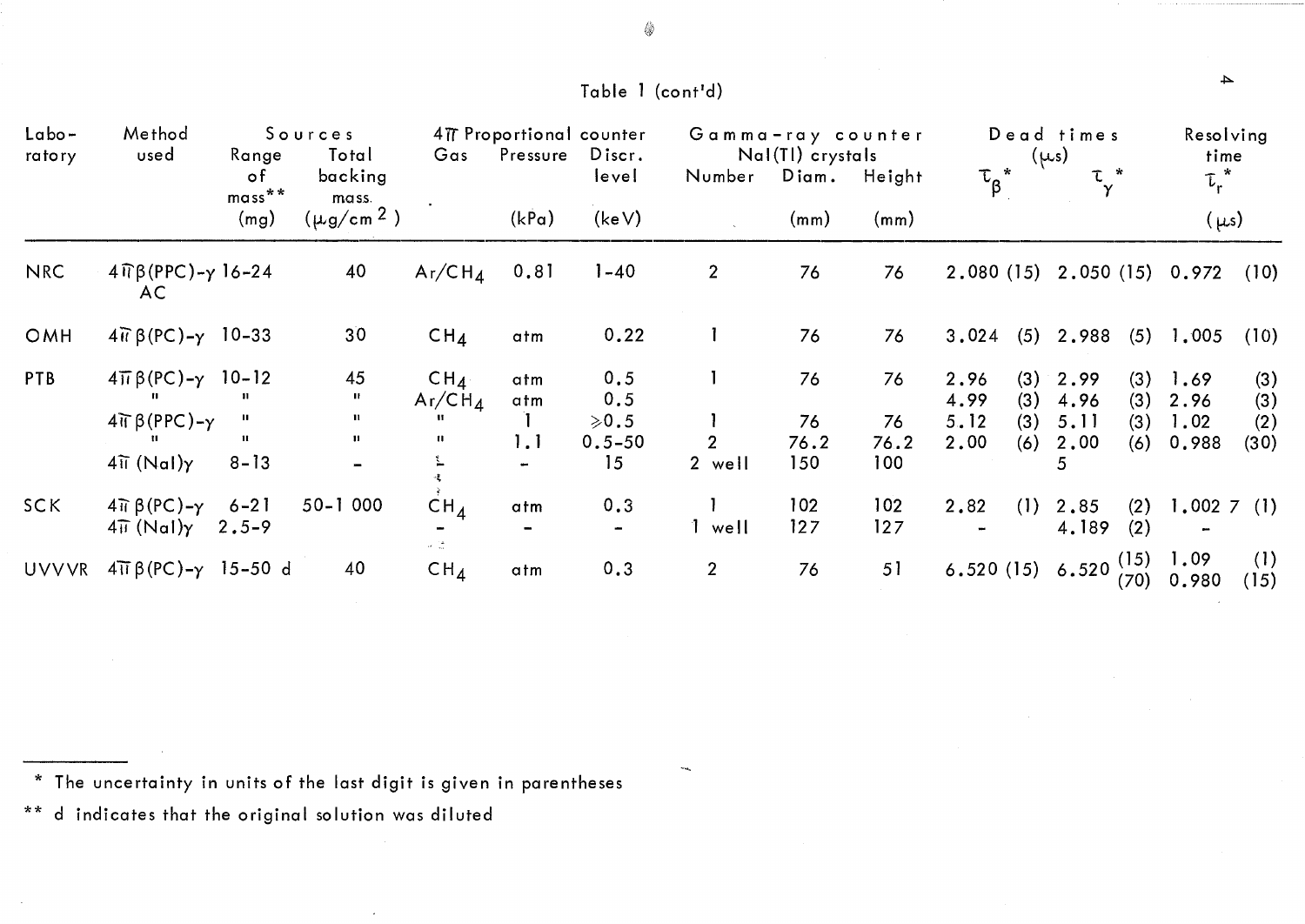$\sigma$ 

 $\sim 10^7$ 

| Table 2 |  |  |
|---------|--|--|
|         |  |  |

◈

|             | $L$ abo-<br>ratory<br>Method | $\gamma$ -channel<br>setting                         | Numbers of<br>sources<br>measured | data<br>points                           | Range<br>$\circ$ f<br>$N_c/N_v$                  | Mean time<br>for one<br>data point | Slope to<br>intercept<br>ratio <sup>*</sup>            |                                                          | Radioactivity<br>concentration<br>$1978 - 10 - 15$ | $(1\sigma)$                           | deviation uncertainty<br>of the final                   | Standard Total syst. Coincidence<br>formula<br>used*** |
|-------------|------------------------------|------------------------------------------------------|-----------------------------------|------------------------------------------|--------------------------------------------------|------------------------------------|--------------------------------------------------------|----------------------------------------------------------|----------------------------------------------------|---------------------------------------|---------------------------------------------------------|--------------------------------------------------------|
|             |                              | (keV)                                                |                                   |                                          | (% )                                             | (s)                                |                                                        |                                                          | $(Bq \cdot mg^{-1})$                               |                                       | $result**$<br>$(Bq \cdot mg^{-1})$ $(Bq \cdot mg^{-1})$ |                                                        |
| AAEC        | PC                           | 530-650                                              | 15<br>11                          | 17<br>12                                 | $94 - 73$<br>$94 - 82$                           | 4 0 0 0                            | 0.172<br>0.206                                         | (10)<br>(5)                                              | 830.94<br>831.15                                   | 1.01<br>0.50                          |                                                         | $\mathsf C$                                            |
|             |                              | 710-880                                              | 15<br>11                          | 20<br>15                                 | $95 - 78$<br>$95 - 86$                           | 4 0 0 0                            | $-0.014$<br>$-0.005$                                   | $\qquad \qquad \blacksquare$<br>$\overline{\phantom{a}}$ | 829.79<br>829.91                                   | 0.63<br>0.46                          |                                                         |                                                        |
|             |                              | $1210 - 1630$                                        | 15<br>11                          | 19<br>14                                 | $91 - 63$<br>$91 - 74$                           | 12 000                             | 0.399<br>0.432                                         | (22)<br>(7)                                              | 832.98<br>833.43<br>831.59                         | 2.42<br>1.13<br>0.56                  | 3.33                                                    |                                                        |
| <b>AECL</b> | PC                           | 500-685<br>685-915<br>730-1520<br>1 280-1 535        | 15<br>17<br>15<br>15              | 68<br>176.<br>64.<br>109 <sup>3</sup>    | $92 - 68$<br>$93 - 73$<br>$92 - 67$<br>$89 - 55$ | 500<br>500<br>500<br>1 000         | 0.1550(14)<br>$-0.0020(11)$<br>0.1192(8)<br>0.3570(24) |                                                          | 830.42<br>830.11<br>831.32<br>832.80<br>830.IT     | 0.44<br>0.17<br>0.46<br>0.40<br>0.15  | 1.08                                                    | B                                                      |
| AIEA        | PC                           | >483<br>483-700<br>> 700<br>700-900                  | 11<br>$\overline{11}$<br>11<br>11 | - 2<br>38<br>37 <sup>°</sup><br>37<br>37 | $94 - 65$<br>$94 - 64$<br>$95 - 67$<br>$95 - 70$ | 1 000<br>1 000<br>1 000<br>1000    | 0.163<br>0.185<br>0.133<br>0.0157(20)                  | (5)<br>(6)<br>(6)                                        | 830.53<br>830.42<br>828.27<br>827.75<br>829.24     | 0.38<br>0.49<br>0.45<br>0.27<br>0.20  | 2.07                                                    | $\circ$                                                |
| ASMW        | PC                           | 300-1300<br>500-700<br>$\mathbf{H}$<br>300-1300<br>Ш | 9<br>$\mathbf{3}$<br>10           | 15<br>$\overline{4}$<br>21               | $91 - 57$<br>$86 - 57$<br>$94 - 57$              | 6000<br>6000<br>6 000              | 0.132<br>0.145<br>0.146                                | (3)<br>(9)<br>(3)                                        | 829.2<br>829.0<br>830.1<br>829.5                   | 0.6<br>2.0<br>0.5<br>$\overline{0.2}$ | 1.7                                                     | $\mathsf{C}$                                           |

 $\label{eq:2.1} \frac{1}{\sqrt{2\pi}}\sum_{i=1}^n\frac{1}{\sqrt{2\pi}}\sum_{i=1}^n\frac{1}{\sqrt{2\pi}}\sum_{i=1}^n\frac{1}{\sqrt{2\pi}}\sum_{i=1}^n\frac{1}{\sqrt{2\pi}}\sum_{i=1}^n\frac{1}{\sqrt{2\pi}}\sum_{i=1}^n\frac{1}{\sqrt{2\pi}}\sum_{i=1}^n\frac{1}{\sqrt{2\pi}}\sum_{i=1}^n\frac{1}{\sqrt{2\pi}}\sum_{i=1}^n\frac{1}{\sqrt{2\pi}}\sum_{i=1}^n\$ 

 $\sigma$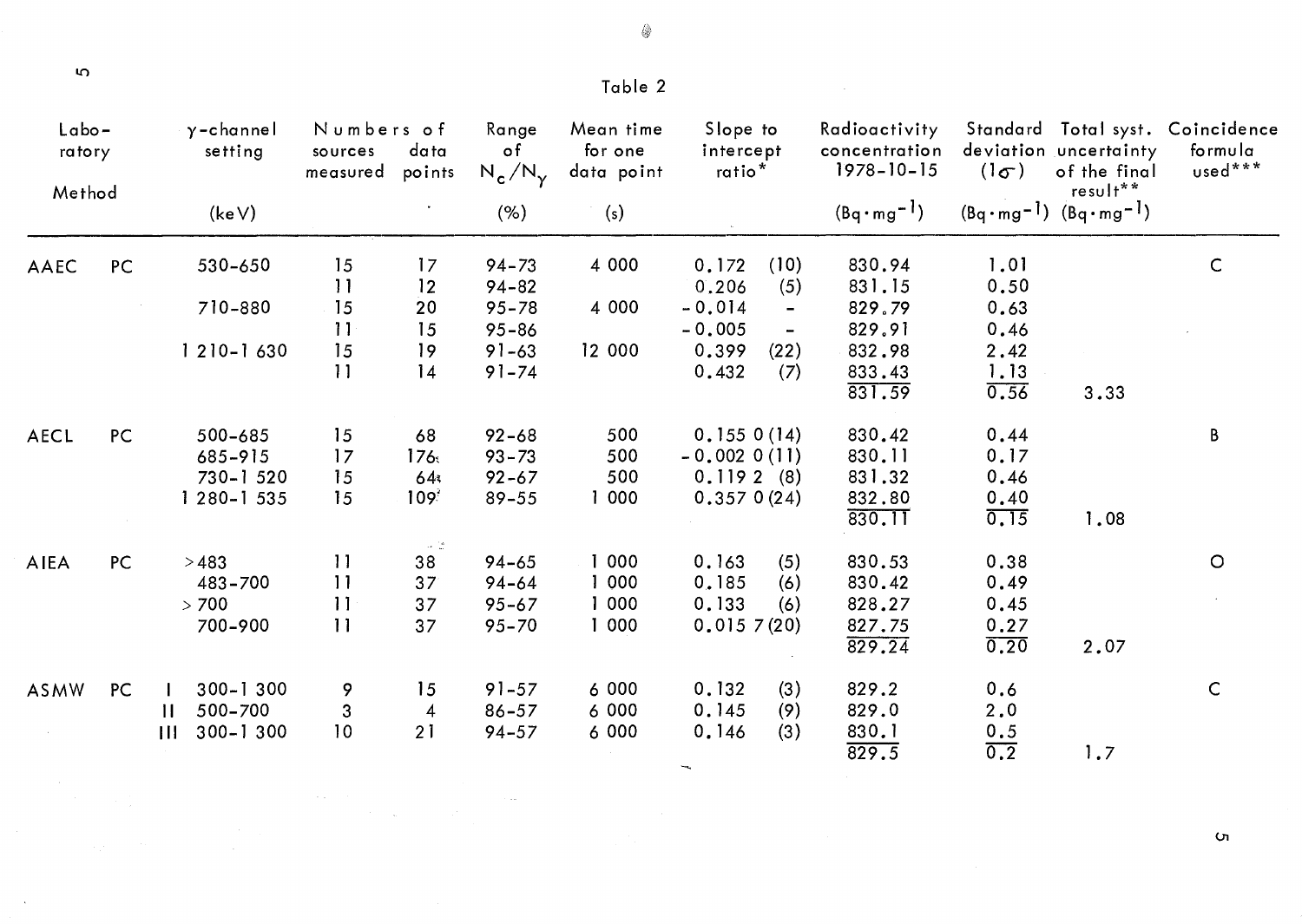| $\bullet$       |           |                                     |                                   |                                              |                                     | Table 2 (cont'd)                   |                                                 |                                                    |                                           |                                       | $\sim$                                                 |
|-----------------|-----------|-------------------------------------|-----------------------------------|----------------------------------------------|-------------------------------------|------------------------------------|-------------------------------------------------|----------------------------------------------------|-------------------------------------------|---------------------------------------|--------------------------------------------------------|
| Labo-<br>ratory |           | $\gamma$ -channel<br>setting        | Numbers of<br>sources<br>measured | data<br>points                               | Range<br>$\circ$ f<br>$N_c/N_v$     | Mean time<br>for one<br>data point | Slope to<br>intercept<br>ratio <sup>*</sup>     | Radioactivity<br>concentration<br>$1978 - 10 - 15$ | $(1\sigma)$                               | deviation uncertainty<br>of the final | Standard Total syst. Coincidence<br>formula<br>used*** |
| Method          |           | (keV)                               |                                   | $\bullet$                                    | (% )                                | (s)                                |                                                 | $(Bq \cdot mg^{-1})$                               | $(Bq \cdot mg^{-1})$ $(Bq \cdot mg^{-1})$ | result**                              |                                                        |
| <b>BARC</b>     |           |                                     |                                   |                                              |                                     |                                    |                                                 |                                                    |                                           |                                       |                                                        |
| <b>BCMN</b>     | PC        | 560-700<br>700-875<br>700-1750      | 5<br>9<br>$\overline{4}$          | 40<br>81<br>44                               | $86 - 70$<br>$90 - 70$<br>$88 - 60$ | 1000<br>1 000<br>1 000             | 0.165<br>(6)<br>$-0.019$<br>(5)<br>0.129<br>(2) | 829.9<br>827.9<br>827.9<br>828.4                   | 0.6<br>0.4<br>0.6<br>0.3                  | 1.2                                   | $C-I$                                                  |
| <b>BIPM</b>     | PC        | 500-700<br>700-900<br>$1260 - 1490$ | 15<br>15<br>14                    | 59<br>60<br>25 <sub>5</sub><br>$\mathcal{R}$ | $90 - 55$<br>$92 - 62$<br>$88 - 50$ | 5 000<br>5 000<br>54 000           | 0.1491(15)<br>0,0008(10)<br>0.2972(37)          | 831.05<br>830.32<br>833.3<br>830.46                | 0.51<br>0.23<br>2.4<br>0.21               | 1.1                                   | $C-I$                                                  |
| ETL             | PC        | 500-700<br>700-900<br>$1200 - 1500$ | 32<br>32<br>31                    | 40<br>40<br>38 <sup>2</sup>                  | $92 - 65$<br>$94 - 70$<br>$90 - 60$ | 1 800<br>1 800<br>1800             | 0.1766(112)<br>0.0147(34)<br>0.3447(139)        | 832.51<br>831.12<br>830.88<br>831.39               | 1.09<br>0.60<br>1.61<br>0.50              | 3.0                                   | $\mathsf C$                                            |
| IBJ             | <b>LS</b> | $324 - 1400$<br>$135 - 1400$        | $\overline{7}$<br>$\overline{7}$  | $\overline{7}$<br>$\overline{7}$             | $88 - 76$<br>$89 - 77$              | 300<br>300                         | 0.1260(33)<br>0.0834(22)                        | 828.4<br>826.8<br>827.56                           | 0.7<br>0.8<br>0.64                        | 0.58                                  | $\mathsf C$                                            |
|                 | PC        | $315 - 1400$<br>$460 - 1400$        | $\overline{7}$<br>$\overline{7}$  | 6<br>$\overline{6}$                          | $88 - 75$<br>$88 - 75$              | 300<br>300                         | 0.1322(28)<br>0.1313(46)                        | 827.8<br>827.5<br>827.65                           | 2.6<br>1.3<br>$\overline{2.6}$            | 3.2                                   |                                                        |
| <b>IEA</b>      | PC        | 498-695<br>710-890                  | (3)<br>37<br>46<br>(2)            | 10<br>20                                     | $94 - 75$<br>$96 - 72'$             | 3 600<br>3 600                     | $\degree$ 0.183<br>(5)<br>0.0097(11)            | 831.7<br>830.6<br>831.1                            | 0.3<br>$\frac{0.3}{0.3}$                  | 1.3<br>1.1                            | B                                                      |

 $\label{eq:2.1} \frac{1}{2} \sum_{i=1}^n \frac{1}{2} \sum_{j=1}^n \frac{1}{2} \sum_{j=1}^n \frac{1}{2} \sum_{j=1}^n \frac{1}{2} \sum_{j=1}^n \frac{1}{2} \sum_{j=1}^n \frac{1}{2} \sum_{j=1}^n \frac{1}{2} \sum_{j=1}^n \frac{1}{2} \sum_{j=1}^n \frac{1}{2} \sum_{j=1}^n \frac{1}{2} \sum_{j=1}^n \frac{1}{2} \sum_{j=1}^n \frac{1}{2} \sum_{j=1}^n \frac{$ 

 $\label{eq:3.1} \frac{1}{\sqrt{2}}\int_0^1\frac{1}{\sqrt{2}}\left(\frac{1}{\sqrt{2}}\right)^2\frac{1}{2}\left(\frac{1}{\sqrt{2}}\right)^2\frac{1}{2}\left(\frac{1}{\sqrt{2}}\right)^2\frac{1}{2}\left(\frac{1}{\sqrt{2}}\right)^2.$ 

 $^{\circ}$ 

 $\label{eq:2.1} \frac{1}{\sqrt{2}}\int_{\mathbb{R}^3}\frac{1}{\sqrt{2}}\left(\frac{1}{\sqrt{2}}\right)^2\frac{1}{\sqrt{2}}\left(\frac{1}{\sqrt{2}}\right)^2\frac{1}{\sqrt{2}}\left(\frac{1}{\sqrt{2}}\right)^2.$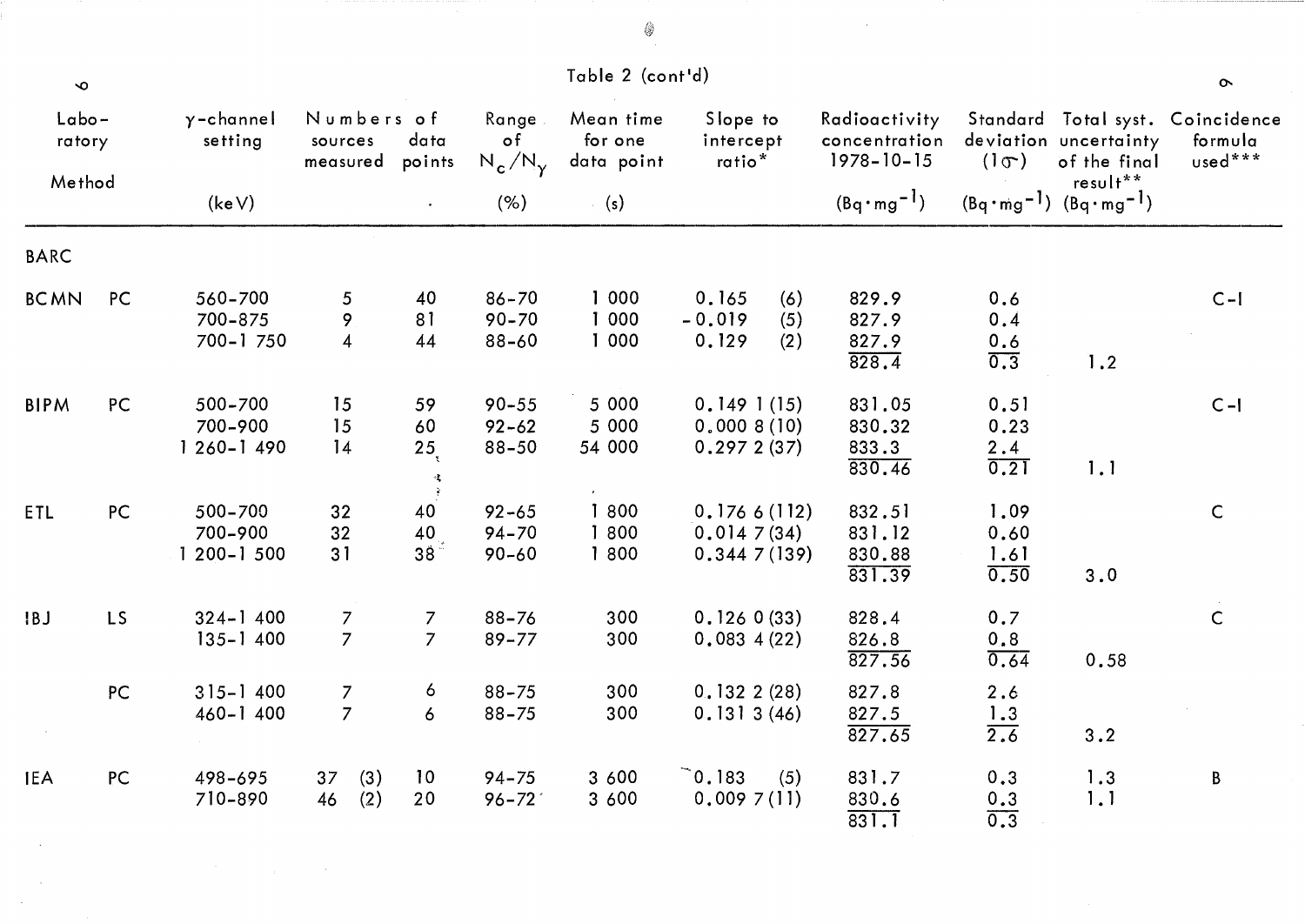| $\boldsymbol{\mathrel{N}}$   |                  |                                               |                                                          |                                   |                                                  | Table 2 (cont'd)                   |                                                      |                                                    |                                     |                                                   |                                                        |
|------------------------------|------------------|-----------------------------------------------|----------------------------------------------------------|-----------------------------------|--------------------------------------------------|------------------------------------|------------------------------------------------------|----------------------------------------------------|-------------------------------------|---------------------------------------------------|--------------------------------------------------------|
| $L$ abo-<br>ratory<br>Method |                  | $\gamma$ -channel<br>setting                  | Numbers of<br>sources<br>measured                        | data<br>points                    | Range<br>$\circ$ f<br>$N_c/N_{\gamma}$           | Mean time<br>for one<br>data point | Slope to<br>intercept<br>ratio <sup>*</sup>          | Radioactivity<br>concentration<br>$1978 - 10 - 15$ | $(1\sigma)$                         | deviation uncertainty<br>of the final<br>result** | Standard Total syst. Coincidence<br>formula<br>used*** |
|                              |                  | (keV)                                         |                                                          |                                   | (% )                                             | (s)                                |                                                      | $(Bq \cdot mg^{-1})$                               |                                     | $(Bq \cdot mg^{-1})$ $(Bq \cdot mg^{-1})$         |                                                        |
| <b>IER</b>                   |                  |                                               |                                                          |                                   |                                                  |                                    |                                                      |                                                    |                                     |                                                   |                                                        |
| <b>IMM</b>                   | PC               | 550-820<br>$\geqslant 80$                     | 10<br>5                                                  | 15<br>$\overline{3}$              | $86 - 50$<br>$85 - 65$                           | 2 000<br>7 000                     | 0.063<br>$\mathbf{0}$                                | 842.6<br>849.8                                     | 0.8<br>1.4                          | 3.7<br>5.3                                        | $\frac{C}{C}$                                          |
| <b>IPA</b>                   |                  |                                               |                                                          |                                   |                                                  |                                    |                                                      |                                                    |                                     |                                                   |                                                        |
| <b>IRK</b>                   | Nal              | >22.1                                         | 10                                                       |                                   |                                                  |                                    |                                                      | 828.3                                              | 0.8                                 | 1.0                                               |                                                        |
| LMRI                         | PC               | ****                                          | 21                                                       | 28.<br>for each<br>$\gamma$ sett. | $88 - 45$                                        | 5 000                              |                                                      | 829.6                                              | 0.80                                | 0.83                                              | $\bigcirc$                                             |
|                              | <b>LS</b>        | 550-650<br>750-850<br>$1350 - 1450$           | $\bf 8$<br>8<br>8                                        | 13<br>$13 -$<br>13                | $83 - 60$<br>84-60<br>$78 - 51$                  | 240<br>240<br>240                  | 0.0970(15)<br>$-0.0170(34)$<br>0.2424(100)           | 834.2<br>834.8<br>831.2<br>833.2                   | 1.7<br>1.4<br>$\frac{2.1}{1.0}$     | 1.3                                               | B                                                      |
|                              | Nal              |                                               | 12                                                       |                                   |                                                  |                                    |                                                      | 830.0                                              | 0.2                                 | 4.6                                               |                                                        |
| <b>NAC</b>                   | <b>LS</b>        | $>500$<br>500-700<br>700-900<br>$1000 - 1500$ | 10<br>$\overline{4}$<br>$\overline{4}$<br>$\overline{3}$ | 15<br>15<br>15<br>15              | $92 - 78$<br>$91 - 76$<br>$93 - 80$<br>$88 - 67$ | 800<br>800<br>800<br>1 600         | 0.1261(19)<br>0.1828(21)<br>0.0557(28)<br>0.3927(26) | 831.16<br>831.16<br>829.44<br>833.9<br>831.16      | 0.50<br>0.90<br>0.80<br>1.0<br>0.50 | 1.92                                              | $\circ$                                                |
| <b>NBS</b>                   | PPC<br><b>AC</b> | 700-900                                       | 5 <sup>5</sup>                                           | $\approx$ 35                      | $92 - 58$                                        | 200                                | 0.0123(8)                                            | 830.33<br>831.83                                   | 0.46<br>0.29                        | 1.85<br>1.11                                      | B                                                      |

 $\overline{\phantom{a}}$ 

~~

 $\hat{\mathcal{A}}$ 

 $\sim$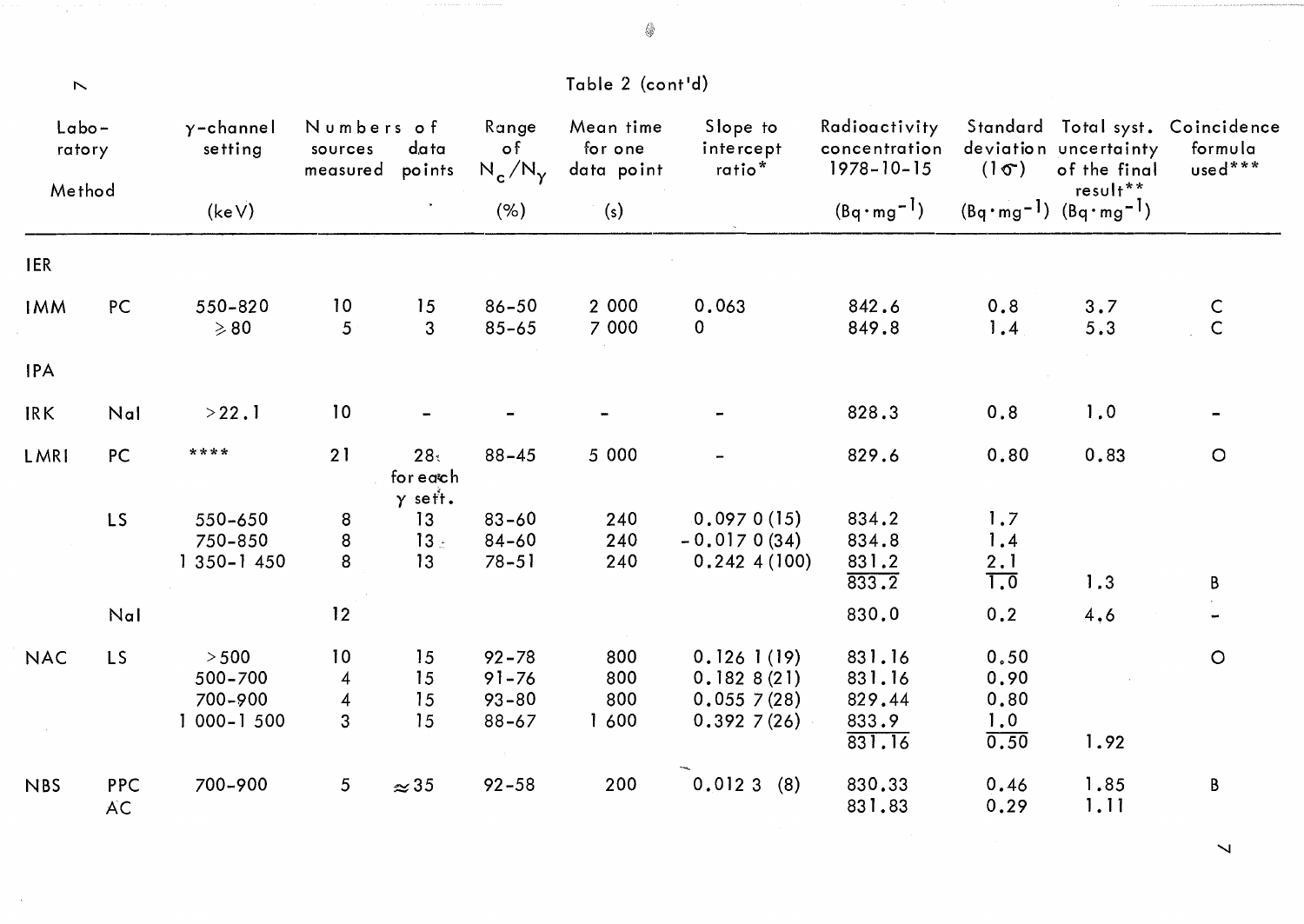|            | $\infty$               |                                                              |                                   |                                              |                                                  | Table 2 (cont'd)                   |                                                                    |                                                    |                                             |                                                               | $\infty$                          |
|------------|------------------------|--------------------------------------------------------------|-----------------------------------|----------------------------------------------|--------------------------------------------------|------------------------------------|--------------------------------------------------------------------|----------------------------------------------------|---------------------------------------------|---------------------------------------------------------------|-----------------------------------|
|            | $L$ abo-<br>ratory     | $\gamma$ -channel<br>setting                                 | Numbers of<br>sources<br>measured | data<br>points                               | Range<br>o f<br>$N_c/N_\gamma$                   | Mean time<br>for one<br>data point | Slope to<br>intercept<br>ratio <sup>*</sup>                        | Radioactivity<br>concentration<br>$1978 - 10 - 15$ | $(\mathsf{I}\sigma)$                        | Standard Total syst.<br>deviation uncertainty<br>of the final | Coincidence<br>formula<br>used*** |
|            | Method                 | (keV)                                                        |                                   |                                              | (% )                                             | (s)                                |                                                                    | $(Bq \cdot mg^{-1})$                               |                                             | $result**$<br>$(Bq \cdot mg^{-1})$ $(Bq \cdot mg^{-1})$       |                                   |
| <b>NIM</b> | PC                     | 520-680<br>720-880                                           | 22<br>24                          | 220<br>240                                   | $95 - 79$<br>$96 - 82$                           | 1200<br>1 200                      | 0.1970(5)<br>0.01<br>two-dimen-<br>sional                          | 830.5<br>832.1<br>830.7<br>831.0                   | 0.3<br>0.2<br>$\frac{0.3}{0.2}$             | 5.2                                                           | $\mathsf{C}$                      |
|            | <b>LS</b>              |                                                              | 9                                 |                                              |                                                  |                                    |                                                                    | 832                                                | $\mathbf{I}$                                | 11                                                            |                                   |
|            | PC                     | 473-700                                                      | 20                                | $\overline{7}$                               | $94 - 76$                                        | 300                                | 0.176<br>(19)                                                      | 830.00                                             | 0.51                                        | 4.2                                                           | $\mathsf C$                       |
| <b>NPL</b> | PC                     | $[7]5 - 1500$<br>A<br>715-873<br>$\int$ 715-1 500<br>715-873 | 15<br>15<br>$\overline{11}$<br>11 | $37 + 12$<br>$33+12$<br>$36 + 7$<br>$37 + 7$ | $93 - 58$<br>$94 - 63$<br>$93 - 63$<br>$94 - 67$ | 1200<br>1 200<br>1200<br>1 200     | 0.1265(22)<br>$-0.02569(57)$<br>0.1419(23)<br>$-0.01431(94)$       | 829.58<br>828.89<br>828.63<br>829.27<br>828.93     | 0.25<br>0.16<br>0.22<br>$\frac{0.16}{0.20}$ | $\begin{bmatrix} +3.3 \\ -1.4 \end{bmatrix}$                  | $C - 1$                           |
| <b>NRC</b> | <b>PPC</b><br>2 Ge(Li) | 520-700<br>710-910<br>1 850-2 060<br>790-804                 | 10<br>10<br>10<br>10              | $\sim 12$<br>14<br>14<br>14<br>14            | $92 - 79$<br>$93 - 81$<br>$83 - 56$<br>$93 - 85$ | 500<br>500<br>2 0 0 0<br>500       | 0.189<br>(2)<br>$-0.005$<br>(1)<br>0.614<br>(2)<br>$-0.045$<br>(5) | 832.04<br>830.34<br>832.70<br>831.48<br>831.7      | 0.17<br>0.29<br>0.64<br>0.44<br>0.4         | 2.5                                                           | B                                 |
|            | AC PC                  | 520-700<br>710-910                                           | 10                                | 14                                           | $N_{\beta}/N_{\text{o}}$<br>$93 - 82$            |                                    |                                                                    | 831.42                                             | 0.56                                        |                                                               | $\circ$                           |
|            |                        | 520-700<br>$710 - 910$                                       | 10                                | 14                                           | $93 - 63$                                        |                                    |                                                                    | 831.29                                             | 0.32                                        |                                                               |                                   |
|            |                        | 1850-2060                                                    | 10                                | 14                                           | $93 - 82$                                        |                                    |                                                                    | 832.11                                             | 0.60                                        |                                                               |                                   |
|            | 2Ge(L)                 | 790-804                                                      | 10                                | 14                                           | $93 - 82$                                        |                                    |                                                                    | 831.48<br>831.69                                   | $\frac{0.44}{0.21}$                         | 1.5                                                           |                                   |

 $\sim$ 

◈

 $\sim 10^7$ 

 $\mathcal{A}$ 

والمتمرة والرودة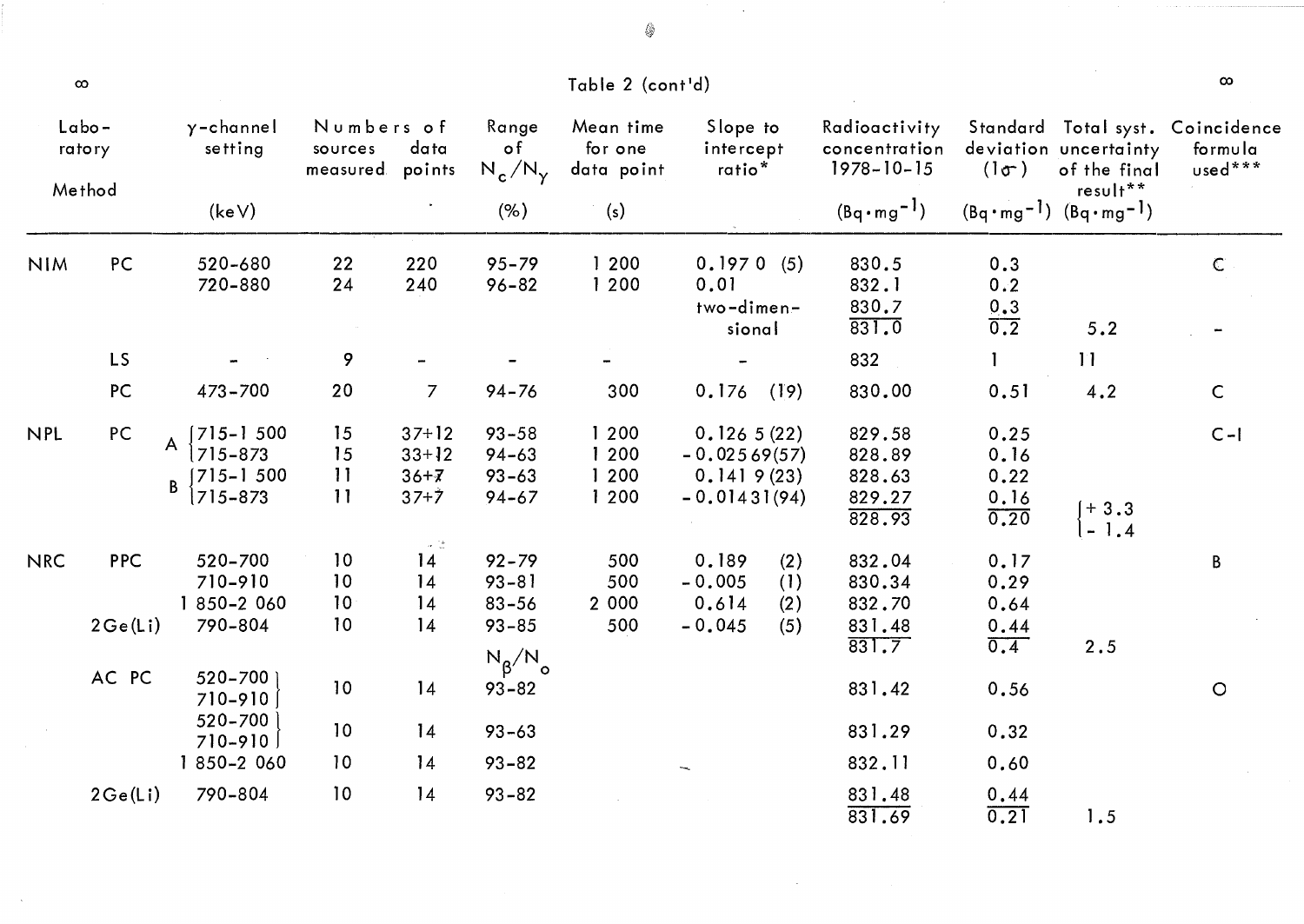## Table 2 (cont'd)

| $Labo-$<br>ratory<br>Method | $\gamma$ -channel<br>setting       | Numbers of<br>sources<br>measured          | data<br>points       | Range<br>$\circ$ f<br>$N_c/N_v$    | Mean time<br>for one<br>data point  | Slope to<br>intercept<br>ratio <sup>*</sup> | Radioactivity<br>concentration<br>$1978 - 10 - 15$                | $(1\sigma)$                                    | deviation uncertainty<br>of the final | Standard Total syst. Coincidence<br>formula<br>used***  |               |
|-----------------------------|------------------------------------|--------------------------------------------|----------------------|------------------------------------|-------------------------------------|---------------------------------------------|-------------------------------------------------------------------|------------------------------------------------|---------------------------------------|---------------------------------------------------------|---------------|
|                             |                                    | (keV)                                      |                      |                                    | (% )                                | (s)                                         |                                                                   | $(Bq \cdot mg^{-1})$                           |                                       | $result**$<br>$(Bq \cdot mg^{-1})$ $(Bq \cdot mg^{-1})$ |               |
| OMH                         | PC                                 | 500-700<br>700-930<br>500-1540<br>750-1540 | 15<br>15<br>14<br>14 | 30<br>15<br>14<br>14               | $94 - 70$                           | 1250<br>1 2 5 0<br>1250<br>1250             | 0.141<br>(3)<br>0.010<br>(1)<br>0.119<br>(6)<br>(3)<br>0.124      | 833.02<br>829.57<br>832.29<br>832.01<br>832.15 | 0.25<br>0.42<br>0.26<br>0.27<br>0.37  | 1.8                                                     | $\mathsf C$   |
| PTB                         | PC <sub>1</sub><br>PC <sub>2</sub> | $>500$<br>730-860<br>$>500$                | 16<br>10<br>16       | 44<br>10<br>44                     | $93 - 70$<br>$93 - 70$<br>$93 - 70$ | 2 400<br>2 400<br>2 400                     | 0.154<br>(5)<br>(1)<br>$-0.006$<br>0.1624(24)                     | 829.3<br>829.1<br>829.0                        | 0.3<br>0.3<br>0.2                     |                                                         | $\mathsf{C}$  |
|                             |                                    | 730-860                                    | 10                   | 11 <sub>1</sub>                    | $93 - 70$                           | 2 400                                       | $-0.000$<br>(3)                                                   | 828.7<br>829.06                                | 0.5<br>0.14                           | 0.39                                                    |               |
|                             | <b>PPC</b>                         | $>500$<br>730-860                          | 4<br>$\overline{3}$  | 206<br>155<br>$\omega^{-1} \omega$ | $92 - 65$<br>$92 - 40$              | 3 600<br>3 600                              | $+0.12 - 0.17$<br>$+0.0054$ (1)                                   | 829.18<br>829.02<br>829.10                     | 0.22<br>0.02<br>0.22                  | 0.33                                                    | $\mathcal{C}$ |
|                             | <b>PPC</b><br>$(2 \text{ param.})$ | 720-880<br>>1,400                          | 12                   | 117                                | $95 - 75$<br>80 45                  | 2 000                                       | $\left[ \left( 13\right) \right]$<br>$-0.739$<br>(12)<br>$-0.260$ | 829.03                                         | 0.11                                  | 0.25                                                    | $C-I$         |
|                             | $4\pi$ (Nal) $\gamma$              | $>15$                                      | 3                    |                                    | $96.9 + 0.4$                        |                                             |                                                                   | 828.3                                          | 1.2                                   | 1.3                                                     |               |
| <b>SCK</b>                  | PC                                 | 510-690<br>700-900<br>510-690              | 9<br>9<br>9          | 14<br>14<br>12                     | $90 - 63$<br>$92 - 69$<br>$90 - 71$ | 000<br>000<br>1 000                         | 0.134(40)<br>$-0.0088(22)$<br>0.1571(55)                          | 827.72<br>827.98<br>829.37<br>828.19           | 1.72<br>0.41<br>0.95<br>0.38          | 1.5                                                     | $\mathsf{C}$  |
|                             | Nal                                | $>22$                                      | $\overline{2}$       |                                    |                                     | 1 000                                       |                                                                   | 829.10                                         | 0.97                                  | 4.4                                                     |               |

 $\ddot{\mathbf{o}}$ 

◈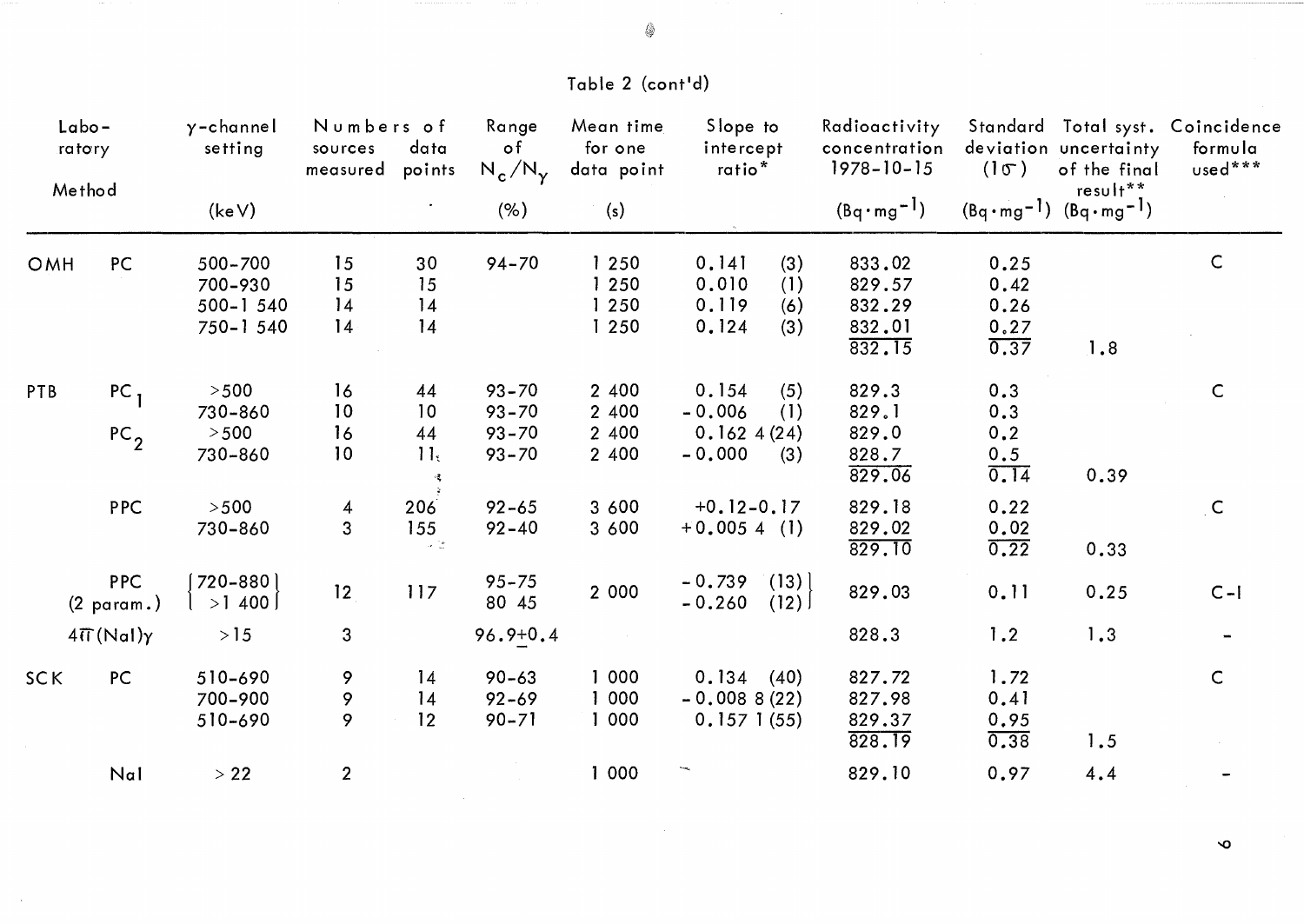| Labo-<br>ratory |                | $y$ -channel<br>setting | Numbers of<br>sources<br>measured | data<br>points | Range<br>o f<br>$N_c/N_\gamma$ | Mean time<br>for one<br>data point | Slope to<br>intercept<br>ratio <sup>*</sup> |      | Radioactivity<br>concentration<br>$1978 - 10 - 15$ | $(\mathbf{1}\sigma)$ | deviation uncertainty<br>of the final                   | Standard Total syst. Coincidence<br>formula<br>used*** |
|-----------------|----------------|-------------------------|-----------------------------------|----------------|--------------------------------|------------------------------------|---------------------------------------------|------|----------------------------------------------------|----------------------|---------------------------------------------------------|--------------------------------------------------------|
| Method          |                | (keV)                   |                                   | $\bullet$ .    | (% )                           | (s)                                |                                             |      | $(Bq \cdot mg^{-1})$                               |                      | $result**$<br>$(Bq \cdot mg^{-1})$ $(Bq \cdot mg^{-1})$ |                                                        |
|                 |                | Dilution                |                                   |                |                                |                                    |                                             |      |                                                    |                      |                                                         |                                                        |
| UVVVR<br>PC     |                | $>500$                  | $\overline{11}$                   | 17             | $93 - 55$                      | 320                                | 0.191                                       | (4)  | 830.04                                             | 0.66                 |                                                         | $C - I$                                                |
|                 |                | >182                    | $\overline{11}$                   | 17             | $93 - 55$                      | 320                                | 0.146                                       | (25) | 829.94                                             | 0.41                 |                                                         |                                                        |
|                 | $\overline{2}$ | $>500$                  | 50                                | 46             | $93 - 70$                      | 500                                | 0.176                                       | (4)  | 830.72                                             | 0.41                 |                                                         |                                                        |
|                 |                | >182                    | 50                                | 46             | $93 - 70$                      | 500                                | 0.144                                       | (4)  | 829.73                                             | 0.33                 |                                                         |                                                        |
|                 |                | $>500$                  | 37                                | 33             | $94 - 70$                      | 800                                | 0.181                                       | (5)  | 829.60                                             | 0.41                 |                                                         |                                                        |
|                 | 3              | >500                    | 35                                | 30             | $93 - 66$                      | 800                                | 0.176                                       | (7)  | 829.38                                             | 0.66                 |                                                         |                                                        |
|                 |                | >182                    | 35                                | 30             | $93 - 66$                      | 800                                | 0.144                                       | (6)  | 828.76                                             | 0.58                 |                                                         |                                                        |
|                 |                |                         |                                   |                |                                |                                    |                                             |      | 829.70                                             | 0.27                 | 1.25                                                    |                                                        |
|                 |                |                         |                                   |                |                                |                                    |                                             |      |                                                    |                      |                                                         |                                                        |
|                 |                |                         |                                   |                |                                |                                    |                                             |      |                                                    |                      |                                                         |                                                        |
|                 |                |                         |                                   |                |                                |                                    |                                             |      |                                                    |                      |                                                         |                                                        |

\* The uncertainty in units of the last digit is given in parentheses

\*\* Corresponding to the confidence level of  $1\sigma$  (where indicated)

\*\*\* Coincidence formulae:  $B = Bryant$ ,  $C = Campion$ ,  $C-I = Cox-Isham$ ,  $O = other$ 

 $\alpha$  (  $\frac{1}{2}$ 

\*\*\*\* Multiparametric linear adjustment with five different y-channel settings was used:

610-698 11 787-808 III 565-573 799-8Q8 1 360-1 373 IV 448-478 1 032- 1 047 V 557-565 1 164-1 175

Table 2 (cont'd)

 $\vec{0}$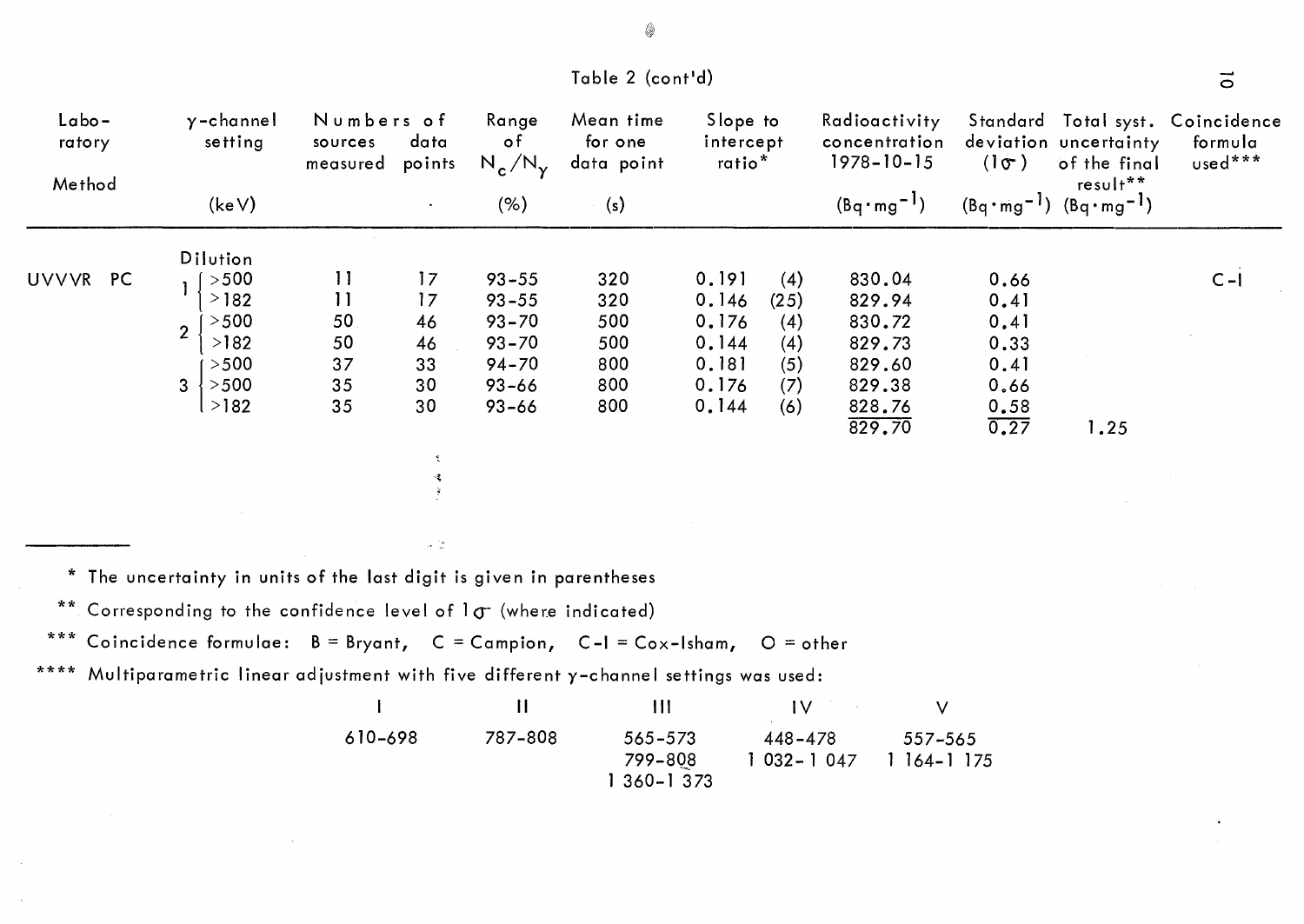

Graphical representation of the results

 $\equiv$ 

 $\begin{picture}(20,20) \put(0,0){\line(1,0){10}} \put(15,0){\line(1,0){10}} \put(15,0){\line(1,0){10}} \put(15,0){\line(1,0){10}} \put(15,0){\line(1,0){10}} \put(15,0){\line(1,0){10}} \put(15,0){\line(1,0){10}} \put(15,0){\line(1,0){10}} \put(15,0){\line(1,0){10}} \put(15,0){\line(1,0){10}} \put(15,0){\line(1,0){10}} \put(15,0){\line(1$